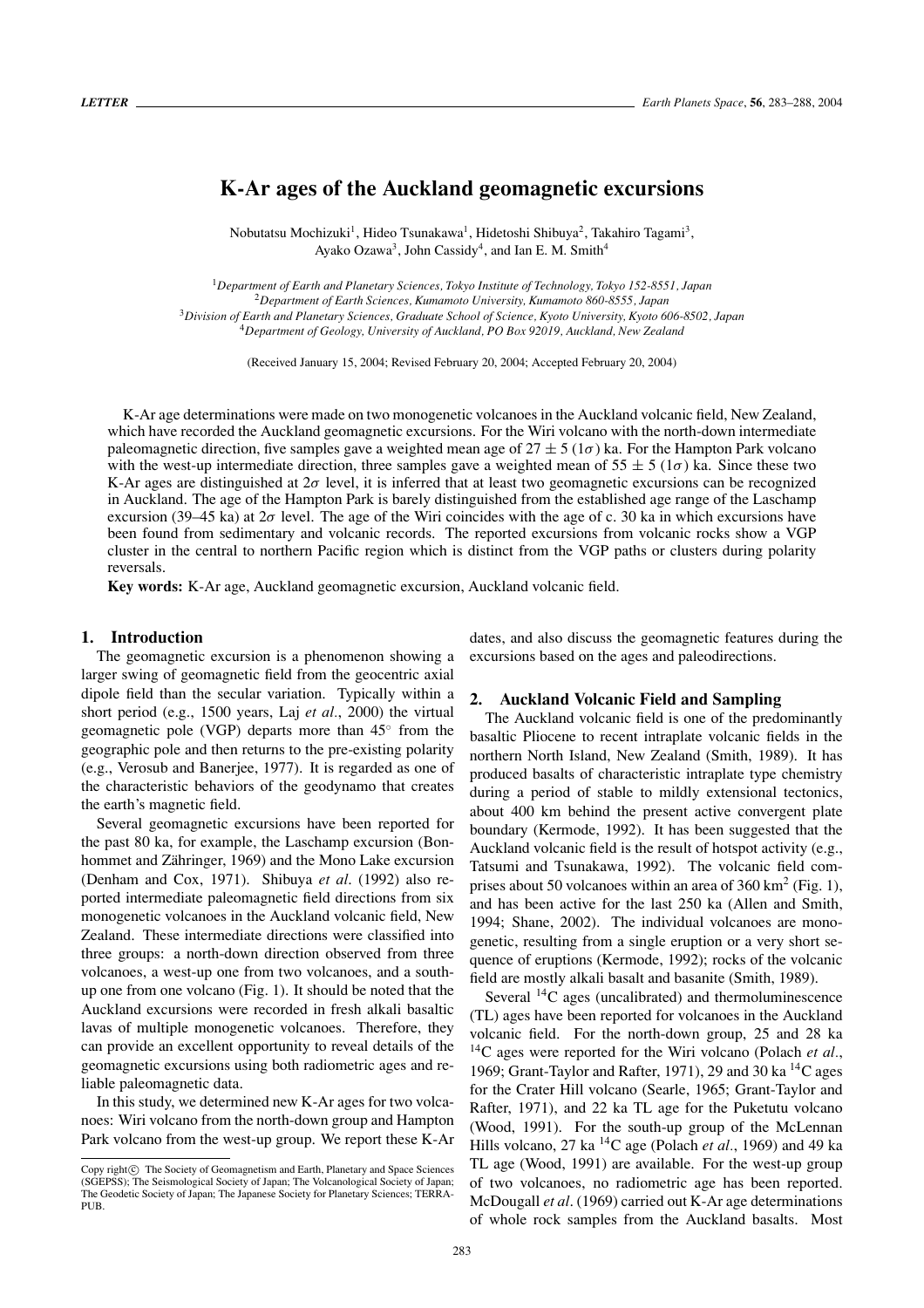

Fig. 1. Map of volcanoes in the Auckland volcanic field. Triangles indicate eruption centers of monogenetic volcanoes. Numbers are attached to the 21 volcanoes studied by Shibuya *et al*. (1992). The intermediate paleomagnetic directions from six volcanoes are shown in equal area projections (triangles, Shibuya et al., 1992). The mean directions in this study (squares) are also shown for Wiri and Hampton Park volcanoes. Closed and open symbols indicate positive and negative inclinations, respectively. This map is modified from Kermode (1992).

of their ages were obviously older than the reported  $^{14}$ C ages, or in contradiction to the geological evidences. They suggested that the basalts commonly contained some amount of extraneous Ar which was carried in phenocrysts.

Samples were collected from the Wiri and Hampton Park volcanoes in March of 2000. All the samples were fresh alkali basalts. For the Wiri volcano, eleven samples were collected from three sites, which were distributed along a 100 m wide outcrop in the westernmost part of the Wiri quarry. One-inch oriented cores were also sampled from five sites of the same outcrop by using a portable engine drill and a sun or magnetic compass for paleomagnetic study. The four sites of Shibuya *et al*. (1992) were from a southern outcrop of the same quarry and from another quarry slightly south of the former one. For the Hampton Park volcano, thirteen samples were collected from a 20 m wide outcrop at the same site as Shibuya *et al*. (1992). Ten of the thirteen samples were

oriented by a magnetic compass while the other three were collected for K-Ar dating with no orientation. One-inch paleomagnetic cores were cut in the laboratory from these oriented samples.

Paleomagnetic specimens were subjected to low temperature demagnetization at a liquid nitrogen temperature, and subsequently to alternating field demagnetization up to 140 or 160 mT at 5 or 10 mT intervals. Details of the remanence measurements are described in Yamamoto *et al*. (2002, 2003). The mean paleomagnetic directions were declination (D) =  $-3.7^\circ$ , inclination (I) = 56.8°,  $\alpha_{95} = 2.2^\circ$  (N=11) for the Wiri volcano and D =  $-102.2^\circ$ , I =  $-36.6^\circ$ ,  $\alpha_{95} = 3.7^\circ$ (N=10) for the Hampton Park volcano. These mean directions were almost the same as those determined by Shibuya *et al*. (1992) in Fig. 1. A comprehensive report of paleomagnetism including paleointensities will be presented elsewhere (Mochizuki *et al.*, in preparation).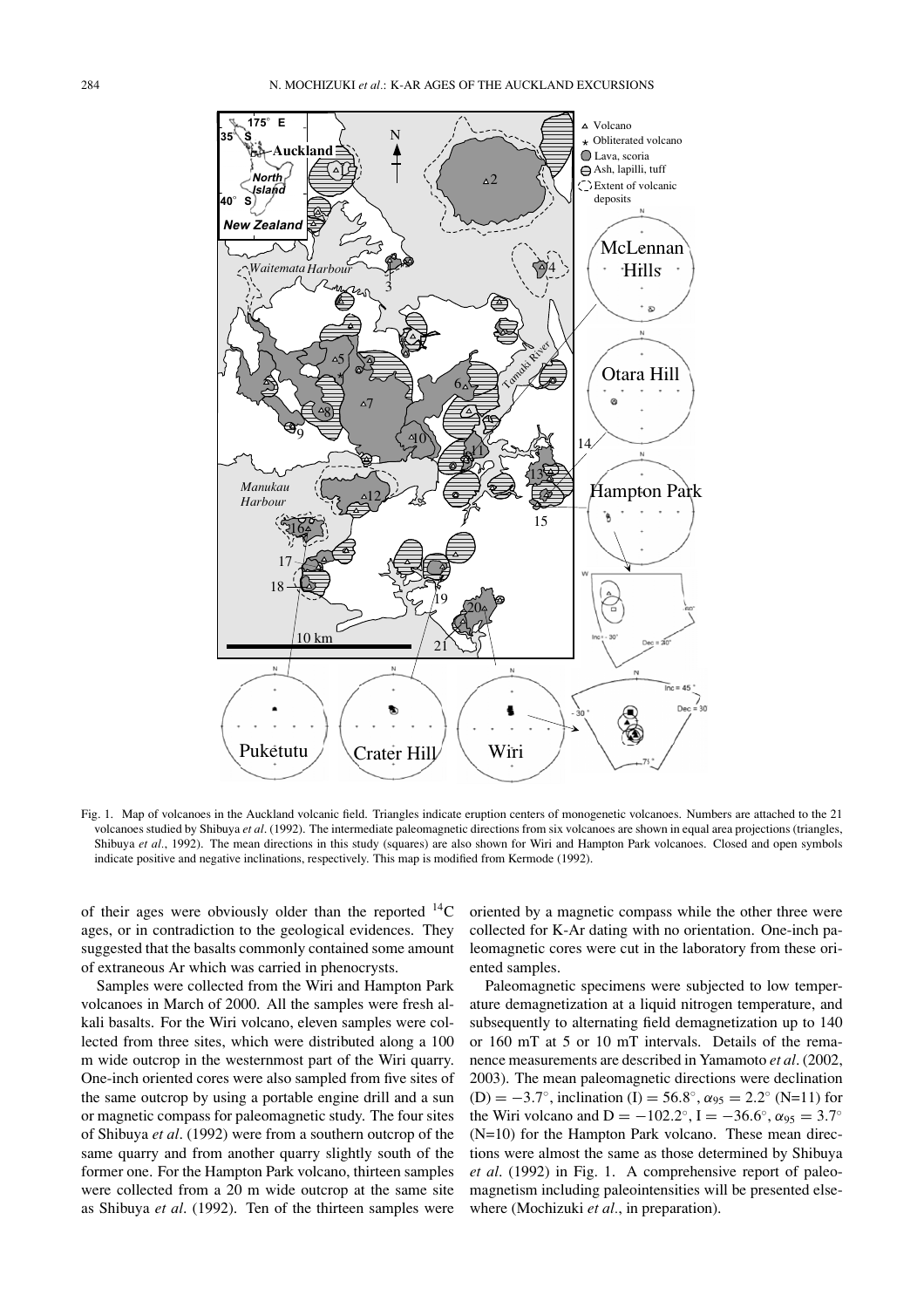## **3. K-Ar Dating Method and Results**

Fresh internal fragments (70–150 g) were firstly cut from the samples then crushed and sieved to 0.25–0.50 mm in diameter. The sieved samples were ultrasonically washed in both deionized water and acetone. Phenocrysts were removed from the sieved samples using a Franz isodynamic separator to avoid possible extraneous <sup>40</sup>Ar in the phenocrysts (e.g., Dalrymple and Lanphere, 1969) which were suggested to contaminate the Auckland basalts (McDougall *et al.*, 1969). We repeated the separation procedure until no grains of larger than half-sized phenocrysts were found in the part (∼0.1 g) of the sieved samples using a stereoscopic zoom microscope. The final aliquots were composed mostly of groundmass grains. Aliquots for potassium analyses were then ground by an agate mortar.

Potassium and argon measurements were performed at the geochronology laboratory of Kyoto University. We determined  $K<sub>2</sub>O$  contents twice for each sample by a flame emission photometry, following the procedure of Matsumoto (1989). The average of two results was used for the age calculation. The experimental error is estimated to be about 1%. K2O contents of the standard rock samples were measured during the same runs:  $1.771 \pm 0.008\%$  (N=6) for JA-2 and  $0.774 \pm 0.006\%$  (N=8) for JB-3. These showed no systematic errors compared with the reported values (Matsumoto, 1989; JA-2:  $1.77 \pm 0.01\%$ , JB-3:  $0.774 \pm 0.002\%$ ).

Radiogenic 40Ar was determined with a VG3600 mass spectrometer by the unspiked sensitivity method. The initial  $^{40}$ Ar/<sup>36</sup>Ar ratio was corrected for the natural mass fractionation by a mass fractionation correction procedure (MFCP: Itaya and Nagao, 1988; Takaoka *et al.*, 1989; Matsumoto *et al.*, 1989a). Details of the Ar measurement procedures are described in Sudo *et al*. (1996).

In this study, standard-air measurements indicated a constant mass discrimination factor within analytical errors throughout the experiments. In the sample measurements, we conducted preliminary Ar measurements for about 1.5 g aliquot of individual samples. Based on the results, the mass of each sample was adjusted to a suitable quantity  $(3-7 \text{ g})$ for giving sufficient 38Ar signal comparable to that in the standard-air analysis.

The K-Ar dating results for all the samples measured are listed in Table 1. K-Ar ages with MFCP are reasonably consistent (11–39 ka) for five samples collected at three sites of the Wiri volcano, and they yield a weighted mean of 27  $\pm$  5 (1 $\sigma$ ) ka. If MFCP is not applied, the uncorrected ages give a weighed mean of  $30 \pm 1$  ( $1\sigma$ ) ka. These two mean ages are similar to each other at  $1\sigma$  level and agree with the reported 14C ages (uncalibrated ages: 25 and 28 ka). In the later discussion, we use the weighted mean age with MFCP ( $27 \pm 5$  ka) since historic lavas usually show natural mass fractionation of initial Ar isotopic ratios (Matsumoto *et al.*, 1989b). The increase in standard deviation after MFCP might imply that the effect of natural mass fractionation was small and MFCP introduced unbiased random errors. For future studies, we have also listed K-Ar age data without MFCP in Table 1. Since the  ${}^{14}$ C and TL ages reported in the previous studies are less reliable, we discuss the Auckland excursions on the basis of the K-Ar ages in this study.

K-Ar ages of three samples of the Hampton Park volcano

are concordant (52–59 ka) regardless of MFCP. It indicates that the initial  $^{40}Ar/^{36}Ar$  ratios at the eruption were not significantly different from the atmospheric  ${}^{40}Ar/{}^{36}Ar$ . In this study, we adopted a weighted mean with MFCP of  $55 \pm 5$  $(1\sigma)$  ka as the formation age of the Hampton Park volcano.

## **4. Discussion**

These K-Ar ages indicate that the west-up intermediate geomagnetic direction of the Hampton Park volcano occurred at 55 ka and the north-down direction of the Wiri volcano at 27 ka. These K-Ar dates were measured on the fresh groundmass suggesting no loss of Ar and/or K due to weathering. Also, possible extraneous Ar was avoided by almost complete removal of large phenocrysts from the samples. Therefore, the K-Ar ages obtained in this study are considered to have good accuracy. Since the ages determined for the two volcanoes are distinguished at  $2\sigma$  level, it is inferred that at least two excursions have been recorded in the Auckland volcanic field. We discuss below the morphology of the geomagnetic field associated with both 27 ka and 55 ka excursions.

The Laschamp excursion found from lavas in France has been dated by various methods (e.g., Chauvin *et al.*, 1989; Levi *et al.*, 1990). From all the data, its age is likely to be within the limits of 39 and 45 ka (Laj *et al.*, 2000; Kent *et al.*, 2002). Although our K-Ar age of the Hampton Park volcano (55 ka) is slightly older than the established age range of the Laschamp, they are barely distinguishable at  $2\sigma$ level. It is thus possible to tentatively correlate the Hampton Park record with the Laschamp. If they recorded different excursions, it may suggest that excursions occurred at 55, 39–45 and 27 ka with an interval of  $10<sup>4</sup>$  years.

The age of Wiri (27 ka) corresponds to the age of c. 30 ka in which excursions have been recognized from sedimentary and volcanic records. The Mono Lake excursion was reported from lacustrine sediments in western America. Its age was previously estimated as c. 28 ka (Liddicoat, 1992) though it has been in debate (e.g., Kent *et al.*, 2002). Recently, a 14C age of 28.6 ka (calibrated age: 31.7 ka) was determined for the volcanic tephra (Ash #15) in the Pyramid Lake Basin of Nevada, which was formed at the middle of the Mono Lake excursion (Benson *et al.*, 2003). Some paleomagnetic records in the other areas indicated excursions around 25–35 ka in the eastern Arctic Ocean (Nowaczyk and Knies, 2000) and at Kilauea volcano in Hawaii (Laj *et al.*, 2002; Teanby *et al.*, 2002). Carvallo *et al*. (2003) presented  $^{40}Ar/^{39}Ar$  ages of 26  $\pm$  15 and 18  $\pm$  9 ka for two lavas with intermediate paleodirections from Amsterdam Island. Therefore, it is likely that the existence of c. 30 ka excursion is reasonably well established.

In Fig. 2, the VGP positions in this study are compared with those excursions reported from volcanic rocks. The VGPs of the Auckland excursions are located in (1) near eastern Africa, (2) central to northern Pacific Ocean and (3) southern Atlantic Ocean. Each appears to correlate with certain VGP clusters in Fig. 2, which are based on different sampling sites and/or ages. Cluster (1) may be close to the preferred longitudinal path in the eastern hemisphere (Laj *et al.*, 1991). Cluster (3) is coincident with the VGP cluster during reversals (Hoffman, 1991), or the preferred path in the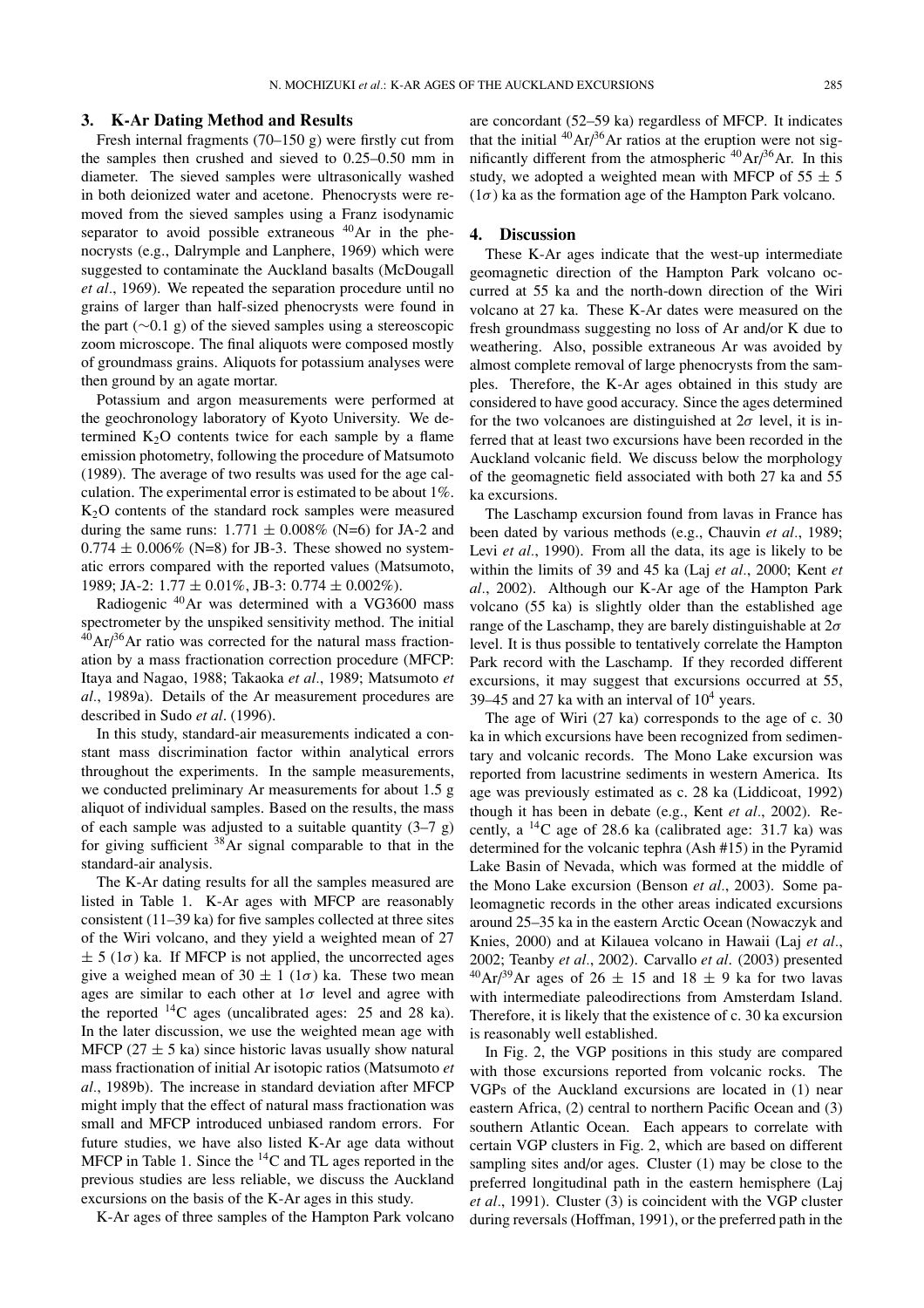|                 |               |                   |                                                   |            |               |      | volume in the samples. "40 Ar atm." means percentage of the atmospheric $^{40}$ Ar in total $^{40}$ Ar. |                                                                       |                              |                                   |                        |                         |                        |
|-----------------|---------------|-------------------|---------------------------------------------------|------------|---------------|------|---------------------------------------------------------------------------------------------------------|-----------------------------------------------------------------------|------------------------------|-----------------------------------|------------------------|-------------------------|------------------------|
| Volcano         | Sample        |                   | Lab. ID Age (ka) Age (ka) Sample K <sub>2</sub> O |            |               |      | $^{40}\text{Ar}^{36}\text{Ar}$                                                                          | $^{38}Ar/^{36}Ar$                                                     | $^{40}$ Ar/ <sup>36</sup> Ar | $^{40}$ Ar rad                    | $^{40}\mathrm{Ar}$ atm | $40$ Ar rad             | $^{40}\mathrm{Ar}$ atm |
| paleodirection) |               |                   | with                                              | without    | weight (wt.%) |      | ratio                                                                                                   | ratio                                                                 | initial                      | $(10^{-9}$ $\rm cm^3$             | $(\%)$                 | $(10^{-9} \text{ cm}^3$ | $(\%)$                 |
|                 |               |                   | MFCP                                              | MFCP       | ଭ             |      |                                                                                                         |                                                                       | ratio                        | STP/g                             |                        | STP/g                   |                        |
|                 |               |                   |                                                   |            |               |      |                                                                                                         |                                                                       |                              | with MFCP                         |                        | without MFCP            |                        |
| Wiri            | NZ206-3       | A03009 $22 \pm 1$ | S                                                 | $28 \pm 3$ | 3.7801        | 1.31 |                                                                                                         | $302.0 \pm 0.7$ $0.1874 \pm 0.0010$ $297.0 \pm 3.4$ $0.699 \pm 0.633$ |                              |                                   | 98.4                   | $1.178 \pm 0.134$       | 97.9                   |
| (north-down)    | NZ207-3       | A03010            | 5<br>$11 \pm 1$                                   | $33 \pm 5$ | 4.5146        | 1.47 |                                                                                                         | $303.2 \pm 1.1$ 0.1886 $\pm$ 0.0010 300.6 $\pm$ 3.4 0.522 $\pm$ 0.729 |                              |                                   | 99.2                   | $1.571 \pm 0.218$       | 97.5                   |
|                 | NZ207-4       | A03005            | $\supseteq$<br>$33 \pm$                           | $29 \pm 2$ | 5.3025        | 145  | $302.7 \pm 0.6$                                                                                         | $0.1865 \pm 0.0008$                                                   |                              | $294.4 \pm 2.5$ 1.540 $\pm$ 0.471 | 97.3                   | $1.335 \pm 0.111$       | 97.6                   |
|                 | NZ208-3       | A03006            | $39 \pm 9$                                        | $33 \pm 3$ | 5.2618        | 1.43 |                                                                                                         | $305.0 \pm 0.7$ 0.1864 $\pm$ 0.0008                                   |                              | $293.8 \pm 2.6$ 1.805 $\pm$ 0.435 | 96.3                   | $1.538 \pm 0.112$       | 96.9                   |
|                 | NZ208-4       |                   | A03007 $17 \pm 1$                                 | $30 \pm 3$ | 5.2706        | 1.42 | $304.3 \pm 0.8$                                                                                         | $0.1881 \pm 0.0009$                                                   |                              | $299.3 \pm 3.0$ 0.777 $\pm$ 0.487 | 98.3                   | $1.361 \pm 0.123$       | 97.1                   |
|                 | Weighted mean |                   | $27 \pm 5$                                        | $30 \pm 1$ |               |      |                                                                                                         |                                                                       |                              |                                   |                        |                         |                        |
| Hampton Park    | NZ210-2       |                   | A03016 58 $\pm$ 7                                 | $57 \pm 2$ | 6.7759        | 1.55 |                                                                                                         | $315.4 \pm 0.7$ 0.1868 $\pm$ 0.0008 295.1 $\pm$ 2.5 2.902 $\pm$ 0.366 |                              |                                   | 93.6                   | $2.842 \pm 0.104$       | 93.7                   |
| $(west-up)$     | NZ210-3       | A03017            | $52 \pm 8$                                        | $59 \pm 2$ | 6.0265        | 1.64 | $319.6 \pm 0.9$                                                                                         | $0.1879 \pm 0.0009$                                                   |                              | $298.6 \pm 3.1$ $2.737 \pm 0.416$ | 93.4                   | $3.142 \pm 0.110$       | 92.5                   |
|                 | NZ210-4       |                   | A03015 $54 \pm 1$                                 | $55 \pm 3$ | 6.0283        | 1.67 |                                                                                                         | $317.2 \pm 1.3$ 0.1869 $\pm$ 0.0012 295.6 $\pm$ 4.0 2.935 $\pm$ 0.573 |                              |                                   | 93.2                   | $2.947 \pm 0.173$       | 93.2                   |
|                 | Weighted mean |                   | $55 \pm 5$                                        | $57 \pm$   |               |      |                                                                                                         |                                                                       |                              |                                   |                        |                         |                        |

| Table 1. K-Ar dating results of samples from the Wiri and Hampton Park volcances. Sample ID is composed of site and sample numbers. Lab. ID is given | to each Ar measurement at the geochronological laboratory of Kyoto University. MFCP means mass fractionation correction procedure. Errors are ±1 $\sigma$ . | O content was measured twice and averaged except for a sample (NZ208-3) which is from a single measurement. " <sup>40</sup> Ar rad." means radiogenic <sup>40</sup> Ar |                                                                                                |
|------------------------------------------------------------------------------------------------------------------------------------------------------|-------------------------------------------------------------------------------------------------------------------------------------------------------------|------------------------------------------------------------------------------------------------------------------------------------------------------------------------|------------------------------------------------------------------------------------------------|
|                                                                                                                                                      |                                                                                                                                                             |                                                                                                                                                                        | volume in the samples. "4" Ar atm." means percentage of the atmospheric " Ar in total " $A$ r. |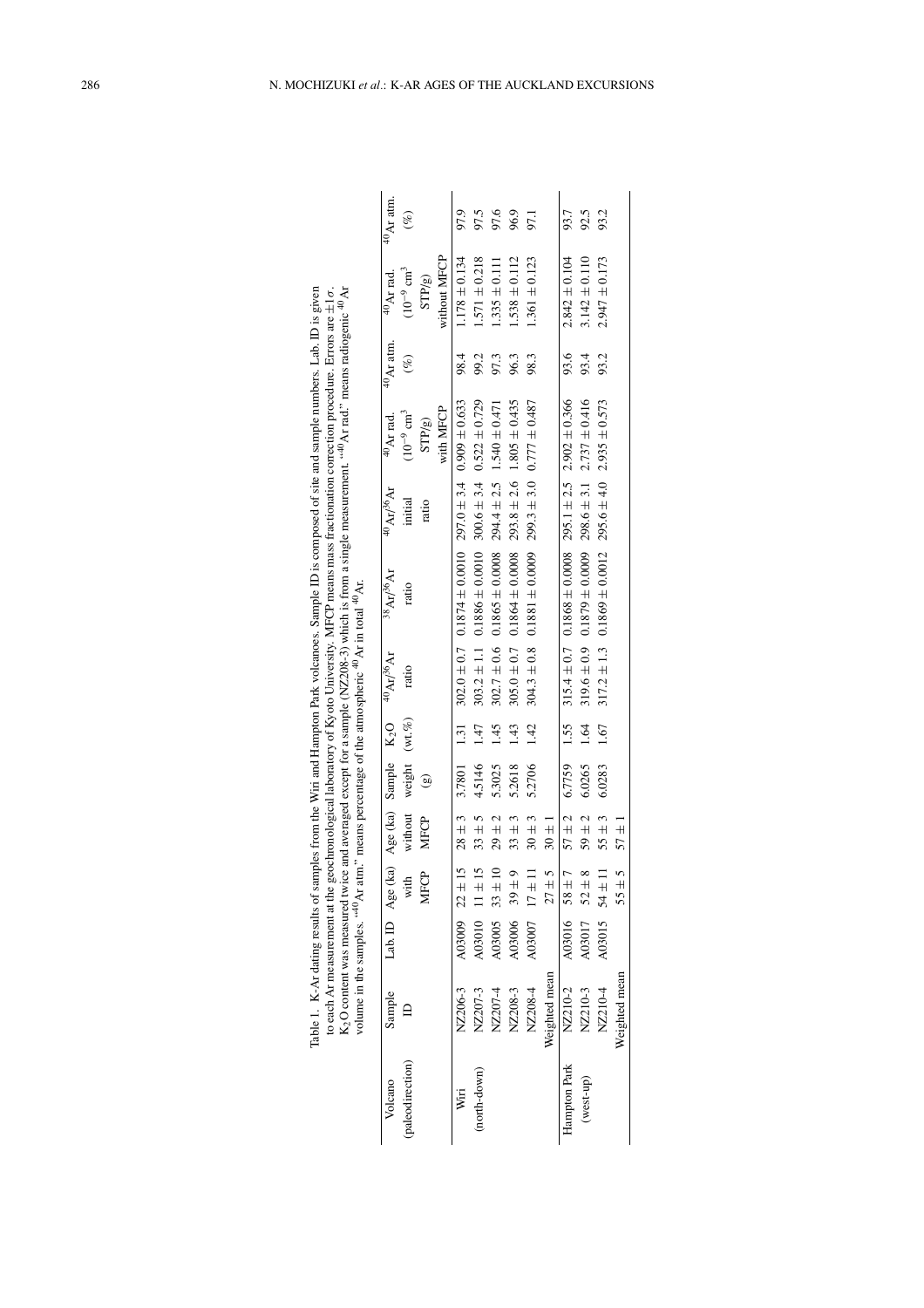



Fig. 2. Equal area projection of VGPs (closed symbols) of the young (≤80 ka) geomagnetic excursions reported from volcanic rocks. Open symbols represent the corresponding sampling sites. Excursional VGPs from New Zealand (circles: this study and Shibuya *et al.*, 1992), France (triangles: Bonhommet and Zähringer, 1969; Roperch et al., 1988; Chauvin et al., 1989), Iceland (square: Levi et al., 1990), Japan (diamonds: Tanaka and Kobayashi, 2003) and Amsterdam Island (inverse triangles: Watkins and Nougier, 1973; Carvallo *et al.*, 2003) are shown together with available K-Ar or <sup>40</sup>Ar/<sup>39</sup>Ar ages. Also shown are intermediate VGPs (−45<sup>°</sup> ≤ latitude ≤ 45<sup>°</sup>) from Pliocene volcanic rocks in the Society Islands; Raiatea and Tahaa ("r" and "t": Yamamoto *et al.*, 2002), Huahine ("+": Roperch and Duncan, 1990) and from Plio-Pleistocene lavas in Possession Island, Crozet Archipelago ("p": Camps *et al.*, 2001). Star and "P" denote the positions of the Society Islands and Possession Island.

western hemisphere. However, cluster (2) is located quite differently from either those VGP paths or clusters during reversals.

The VGPs from the west-up group (55 ka) and that from the Louchadière lava (42 ka) in France (Chauvin et al., 1989) are located similarly near eastern Africa. If these recorded the same geomagnetic field, it might possibly reflect an equatorial dipole (Tanaka and Kobayashi, 2003). However, the other VGPs of 43–48 ka show a wide distribution (Fig. 2). The 27 ka excursion of the north-down group gives the VGP in the central Pacific region whereas the 26 ka excursion in Amsterdam Island shows the VGP in the westernmost region of the mid-Atlantic Ocean. These data suggest that the configuration of the geomagnetic field during excursions is not described by a stationary equatorial dipole field.

The central to northern Pacific VGP cluster (3) comes from excursional records in New Zealand (27 ka), Japan (48 and 80 ka), and Amsterdam Island (unknown age). It is noticeable that this VGP cluster is also indicated by the possible Pliocene excursions from volcanic rocks in the Society Islands: Tahaa (2.8–3.2 Ma) and Raiatea (2.44–2.75 Ma) by Yamamoto *et al*. (2002), and Huahine (2.91–3.08 Ma) by Roperch and Duncan (1990). As suggested by Carvallo *et al*. (2003), the VGP cluster from the Amsterdam excursion in the westernmost mid-Atlantic Ocean is also accompanied by VGPs of the Plio-Pleistocene excursion recorded in lavas on Possession Island in the Crozet Archipelago, India Ocean (Camps *et al.*, 2001). These data may suggest that some common factors control the geomagnetic field during excursions.

# **5. Conclusions**

We determined K-Ar ages of two Auckland monogenetic volcanoes recording intermediate directions of the geomagnetic field. The Hampton Park volcano with the west-up direction gave  $55 \pm 5$  ( $1\sigma$ ) ka ( $N = 3$ ), while the Wiri volcano with the north-down direction  $27 \pm 5$  ( $1\sigma$ ) ka ( $N = 5$ ). These two ages are distinguished at  $2\sigma$  level and show that at least two geomagnetic excursions can be recognized in Auckland, New Zealand. The age of the Hampton Park volcano is barely distinguished from the established age range of the Laschamp excursion (39–45 ka) at  $2\sigma$  level. The age of the Wiri volcano corresponds to the age of c. 30 ka in which excursions have been found in sediments and volcanic rocks in the other areas. For the VGPs of the reported excursions, there is a cluster in the central to northern Pacific region which is different from the VGP paths or clusters during polarity reversals.

**Acknowledgments.** We are grateful to Dr. K. Uto for helpful suggestions for K-Ar dating. We thank Dr. H. Tanaka and Dr. C. Carvallo for their reviews which helped us improve the manuscript.

## **References**

- Allen, S. R. and I. E. M. Smith, Eruption styles and volcanic hazard in the Auckland Volcanic Field, New Zealand, *Geosci. Repts. Shizuoka Univ.*, **20**, 5–14, 1994.
- Benson, L., J. Liddicoat, J. Smoot, A. Sarna-Wojcicki, R. Negrini, and S. Lund, Age of the Mono Lake excursion and associated tephra, *Quat. Sci. Rev.*, **22**, 135–140, 2003.
- Bonhommet, N. and J. Zähringer, Paleomagnetism and potassium argon age determinations of the Laschamp geomagnetic polarity event, *Earth Planet. Sci. Lett.*, **6**, 43–46, 1969.
- Camps, P., B. Henry, M. Prévot, and L. Faynot, Geomagnetic paleosecular variation recorded in Plio-Pleistocene volcanic rocks from Possession Island (Crozet Archipelago, southern Indian Ocean), *J. Geophys. Res.*, **106**, 1961–1971, 2001.
- Carvallo, C., P. Camps, G. Ruffet, B. Henry, and T. Poidras, Mono Lake or Laschamp geomagnetic event recorded from lava flows in Amsterdam Island (southeastern Indian Ocean), *Geophys. J. Int.*, **154**, 767–782, 2003.
- Chauvin, A., R. A. Duncan, N. Bonhommet, and S. Levi, Paleointensity of the earth's magnetic field and K-Ar dating of the Louchadiere volcanic flow (Central France): new evidence for the Laschamp excursion, *Geophys. Res. Lett.*, **16**, 1189–1192, 1989.
- Dalrymple, G. B. and M. A. Lanphere, *Potassium-Argon Dating*, 258 pp, Freeman, San Francisco, 1969.
- Denham, C. R. and A. Cox, Evidence that the Laschamp polarity event did not occur 13,300–30,400 years ago, *Earth Planet. Sci. Lett.*, **13**, 181–190, 1971.